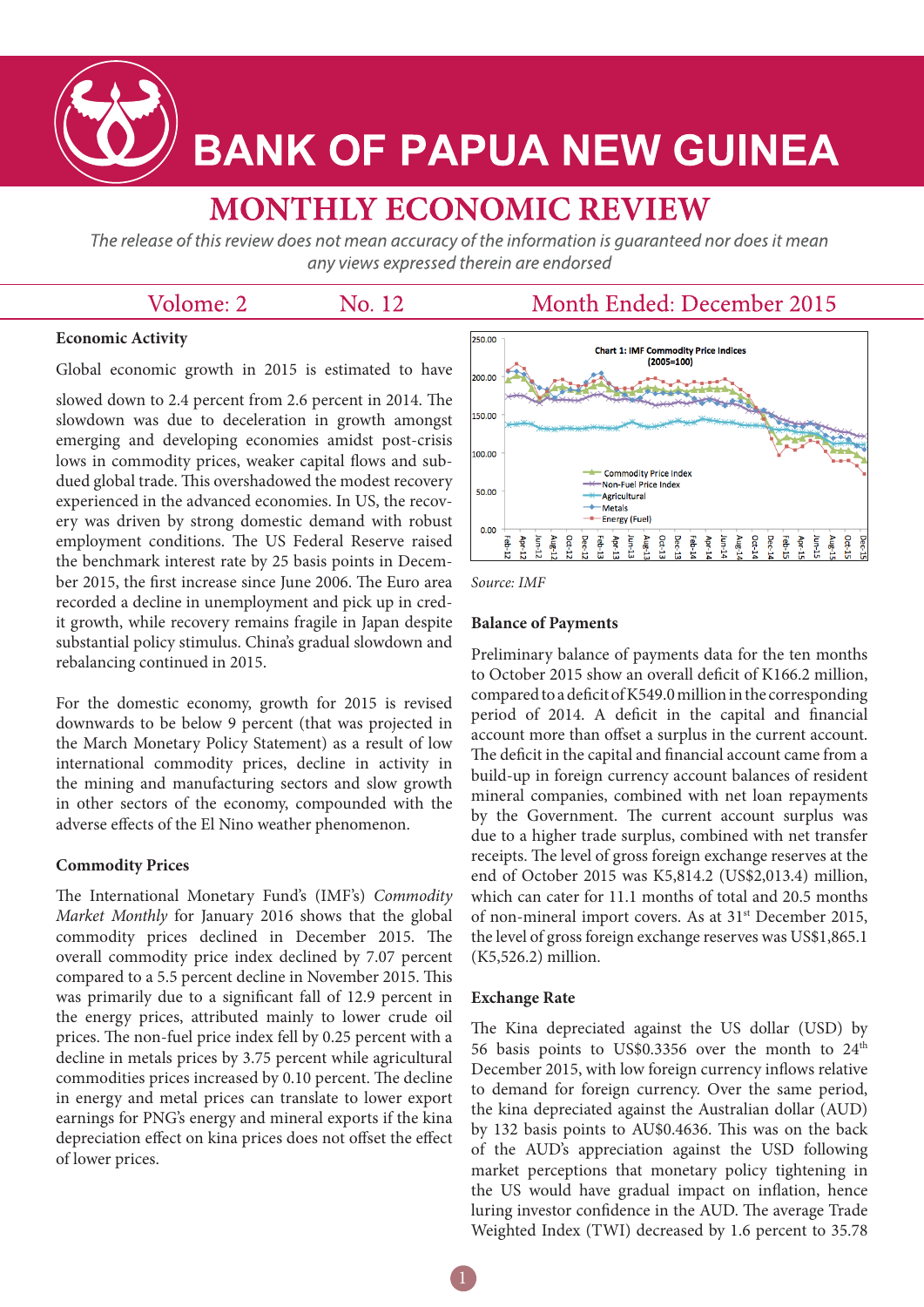over the month to 24<sup>th</sup> December 2015, indicating the depreciation of the kina against both the USD and AUD as well as other major currencies. *(Chart 2)*



#### **Inflation**

Annual headline Retail Price Index (RPI) to November 2015 increased by 7.3 percent, compared to an increase of 6.9 percent over the twelve months to October 2015. There were price increases for the medical and health care (exc. Hospital) and non-durable goods sub-groups, and 'Food' and 'Drinks, tobacco & betelnut' expenditure groups. RPI ex. seasonal increased by 3.8 percent and annual RPI ex. seasonal and fuel by 5.0 percent, compared to an increase of 0.7 percent and 1.7 percent for both groups, respectively, over the twelve months to October 2015. The quarterly headline RPI increased by 4.3 percent in November 2015, while the monthly headline RPI increased by 2.0 percent. Going forward low international commodity prices and low imported inflation are expected to offset the effects of the depreciation of the kina. *(Chart 3)*



#### **Fiscal Operations**

The National Government's cash-flow has continued to come under pressure in recent months, because of high Government expenditure commitments and continuous low revenue. As a result, there have been regular debit positions recorded in the weekly cash-flows in the months of November and December 2015. The weekly cash-flow position as at 31<sup>st</sup> December 2015 projects a debit of K147.3 million. In light of priority expenditure plans such as the District and Provincial Support Improvement Programs (DSIP/PSIP) and education grants and transfer payments and low revenue, the cash-flow is projected to remain in deficit for some time. The Temporary Advance Facility (TAF) has relieved the temporary mismatches in the

revenue and expenditure of the Government, while some Central Bank Bills (CBBs) were retired upon maturity to allow the Government to raise funds from its Treasury bill issuance.

#### **Domestic Interest Rates & Monetary Aggregates**

Over the month to 24<sup>th</sup> December 2015, the CBB rates declined for the 28-day and 63-day terms while there were no auctions for the the 91-day and 182-day terms, to allow the Government to raise funds under these terms in Treasury bills. The 28-day and 63-day CBB rates fell to 1.32 percent and 2.32 percent from 1.34 and 2.34 percent, respectively. At the Treasury bill auction, the 182-day and 364-day rates rose to 4.65 and 7.60 percent, respectively from 4.57 and 7.51 percent, while the 91-day rate declined to 2.57 percent from 2.58 percent. Outside the auction, the Government also issued Treasury bills to certain interested buyers under the 28-day and 63-day terms and their interest rates were 1.44 and 2.44 percent, respectively. Over the same period, the weighted average interest rates on wholesale deposits above K500,000 recorded mixed movements. The weighted average rates for the 60-day and 90-day terms increased to 0.72 and 0.99 percent from 0.28 and 0.99 percent, while the rate for 28-day and 90-day terms decreased to 0.86 and 1.36 percent from 1.02 and 2.41 percent, respectively. *(Chart 4)*. There were two Repo deals done during the month, where Bank South Pacific (BSP) borrowed a total of K174.0 million from BPNG at a rate of 2.34 percent each.



Broad money supply increased by 5.8 percent over the year to November 2015, compared to an increase of 1.6 percent in the corresponding period of 2014. This was driven by increases in credit to the public non-financial corporations and net claims on the Government and private sector, which offset a decline in net foreign assets. Monetary base declined by 0.9 percent over the year to November 2015, compared to an increase of 26.3 percent in the corresponding period of 2014. This was due to a decrease in deposits of commercial banks at the Central Bank, which more than offsett an increase in currency in circulation.

Commercial bank lending extended to public non-financial corporations, other financial corporations and other resident sectors increased by K882.5 million to K11,721.0 million between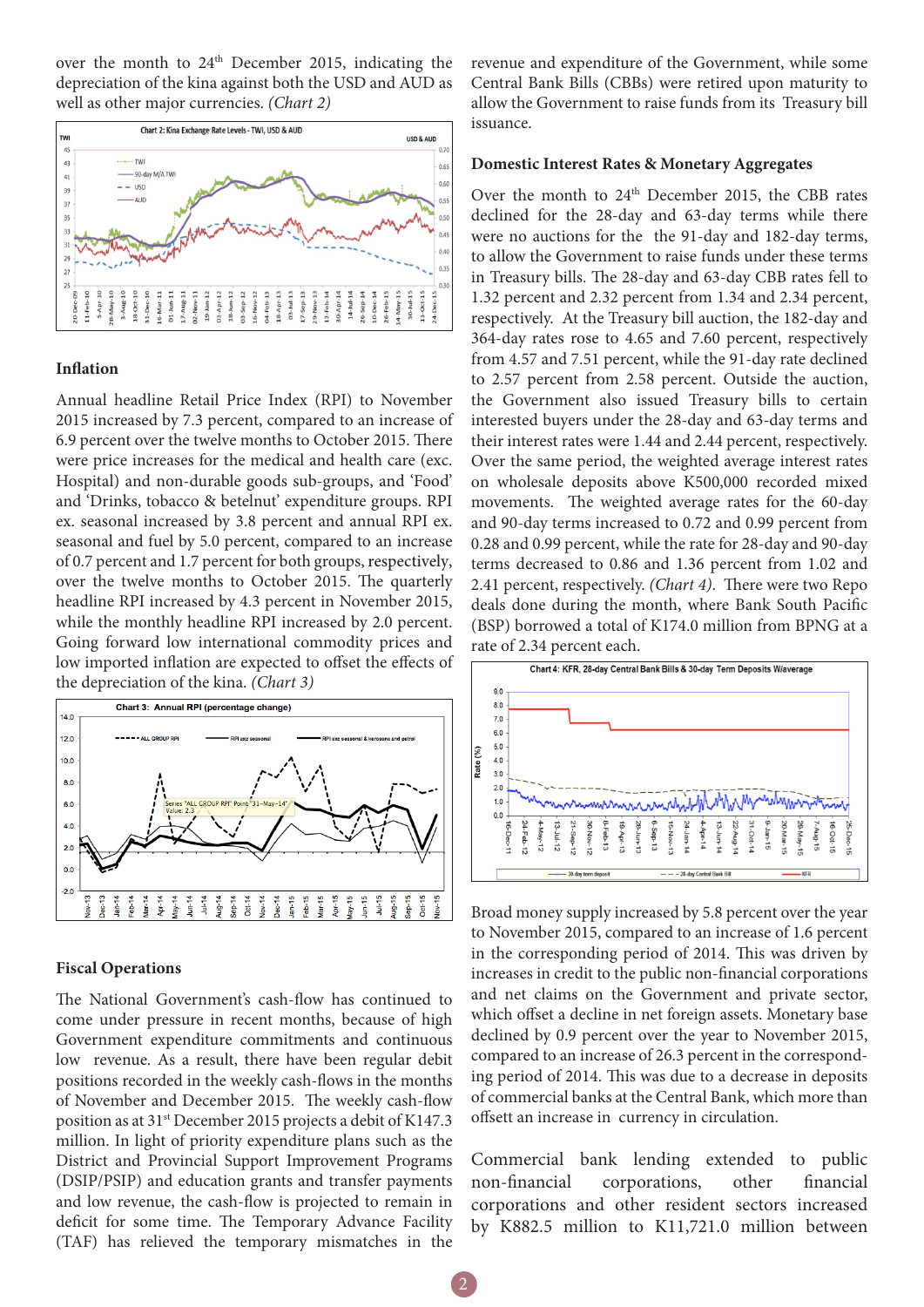December 2014 and week-ending 24<sup>th</sup> December 2015. This is attributed to advances made to the mining (mainly Ok Tedi Mine – Capital expenditure for equipment purchase & upgrading of power stations), petroleum (mainly Kumul Holdings Ltd – for Dividend payments to the State), construction, Government (National Capital District Commision (NCDC) – for ongoing road constructions), finance, real estate, retail, manufacturing, transport and agriculture sectors. Over the year to  $24<sup>th</sup>$  December 2015, the weekly average lending by banks increased by 12.9 percent to K10,980.3 million. The commercial bank deposits increased by K1,051.7 million to K20,356.2 million between December 2014 and week-ending 24<sup>th</sup> December 2015, reflecting deposits by the government, petroleum, mining, finance, maunfacturing, electricity, fisheries, retail, construction, transport and agriculture sectors. Over the year to 24<sup>th</sup> December 2015, the weekly average deposits increased by 4.2 percent to K19,540.5 million.

### **Monetary Policy**

On one hand, some key developments such as the continued depreciation of the Kina, increase in the Retail Price Index, deficit in the balance of payments, and increased Government spending contributing to domestic demand may suggest a tightening of monetary policy. On the other hand, slower growth in the monetary aggregates (private sector credit, monetary base and broad money), a general slowdown in economic activity, and a decline in the private sector employment level may suggest otherwise. The increases in CPI inflation in the first three quarters of 2015 are considered manageable while the Bank is mindful of the increases in the RPIs of October and December, and is keeping a close watch on this. Given all these, the Bank continued to take a cautious approach by maintaining its neutral monetary policy stance, keeping the policy signalling rate, Kina Facility Rate (KFR), at 6.25 percent December 2015.

#### **Financial System Stability**

Total assets of the financial system as at the end of September 2015 was K42.3 billion, of which 76 percent was by the other depository corporations and 24 percent by other financial corporations. Total deposits were K24.3 billion, of which commercial banks accounted for 93.7 percent while the licensed financial institutions share was 3.4 percent, and microfinance institutions and savings & loan societies accounted for 0.7 percent, and 2.1 percent, respectively. Total loans were K15.0 billion. The ratio of non-performing loans to total loans was 3.5 percent, whilst the ratio of non-performing loans to total assets was 1.6 percent. The capital adequacy ratio for the banking sector was 35.2 percent, well above the minimum requirement of 12.0 percent. The return on assets and equity was 2.2 percent and 28.0 percent, respectively. These figures indicate a very sound financial system in Papua New Guinea.